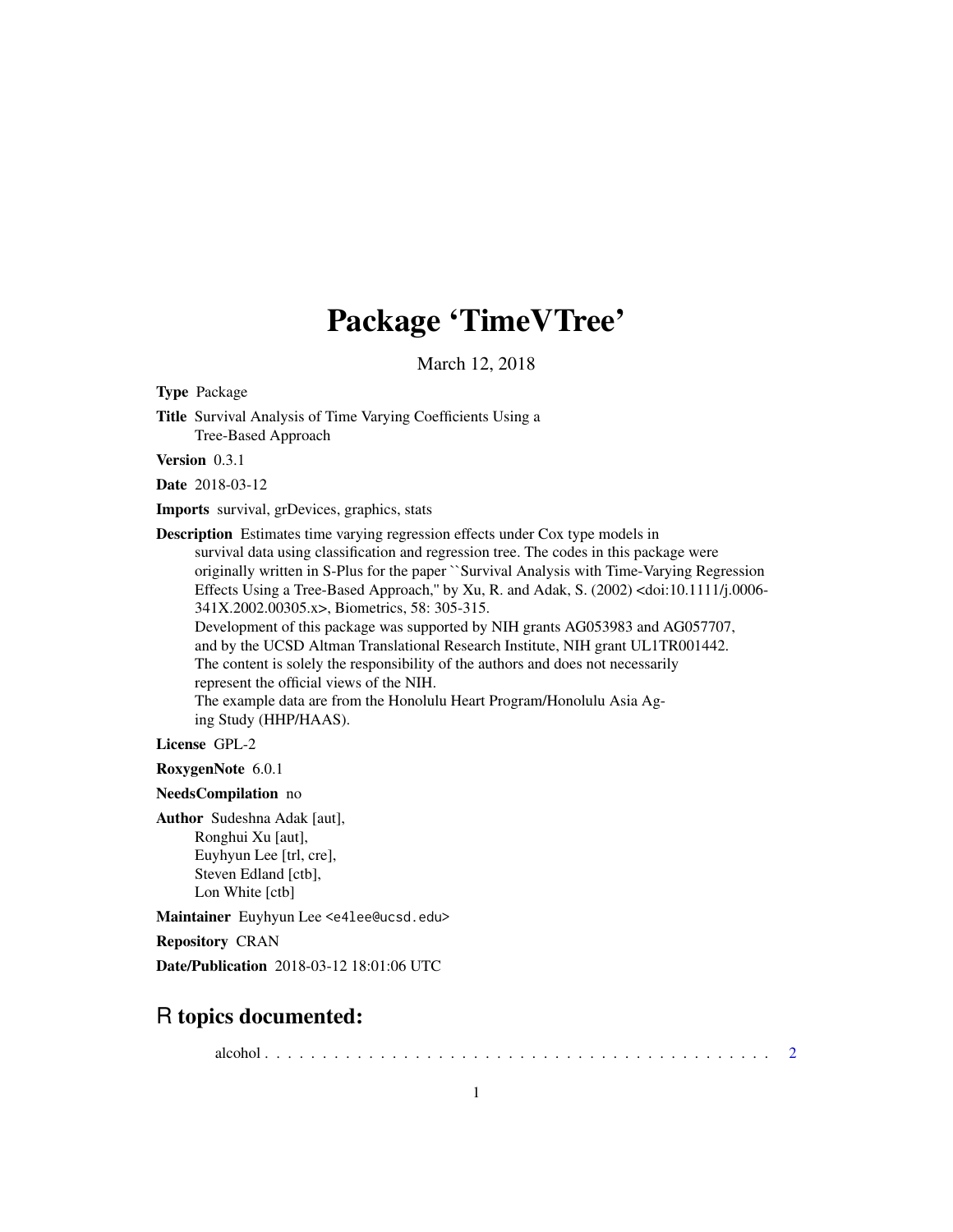#### <span id="page-1-0"></span>2 alcohol and  $\alpha$  alcohol and  $\alpha$  alcohol and  $\alpha$  alcohol and  $\alpha$  alcohol and  $\alpha$  and  $\alpha$  and  $\alpha$  and  $\alpha$  and  $\alpha$  and  $\alpha$  and  $\alpha$  and  $\alpha$  and  $\alpha$  and  $\alpha$  and  $\alpha$  and  $\alpha$  and  $\alpha$  and  $\alpha$  and  $\alpha$  and  $\alpha$

| Index | 15 |
|-------|----|
|       |    |
|       |    |
|       |    |
|       |    |
|       |    |
|       |    |
|       |    |
|       |    |
|       |    |

alcohol *Alcohol Consumption Data*

# Description

This data set contains subjects' age at the time of death, and alcohol drinking habits. The data set includes 7990 subjects and 7610 events.

# Usage

data('alcohol')

# Format

- time: Subject's age at death (possibly right censored)
- event: Outcome indicator.  $1 =$  death

 $0 =$  censored

- alc
	- $0 =$  no alcohol consumption
	- 1 = moderate alcohol consumption
	- 4 = excessive alcohol consumption

# Source

Data is from the Honolulu Heart Program/Honolulu Asia Aging Study (HHP/HAAS). The HHP/HAAS was reviewed and approved by the Kuakini Hospital IRB, Kuakini Hospital, Honolulu, HI.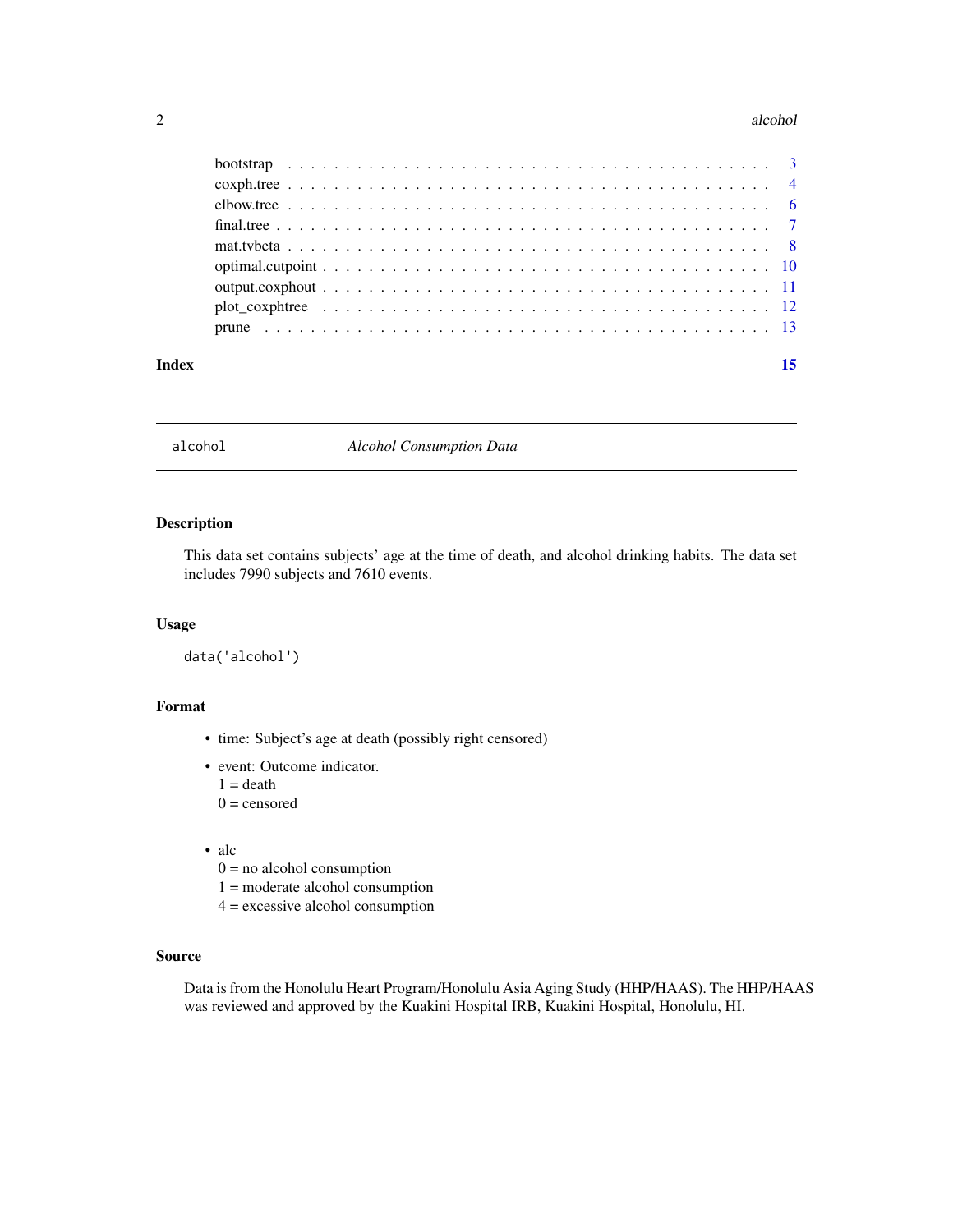<span id="page-2-1"></span><span id="page-2-0"></span>

## Description

This function is used to obtain the bias-corrected cost. One may select the final subtree with the lowest bootstrap estimated cost, with or without the additional AIC/BIC as in Xu and Adak (2002).

# Usage

```
bootstrap(B = 20, nodetree, subtrees, survtime, survstatus,
          x, D = 4, minfail = 30, alphac = 2)
```
#### Arguments

| <sub>B</sub> | Number of bootstrap samples. Default is 20.                                                                       |
|--------------|-------------------------------------------------------------------------------------------------------------------|
| nodetree     | Full grown tree with original data. Output from output.coxphout                                                   |
| subtrees     | Pruned subtrees with original data. Output from prune                                                             |
| survtime     | survival time/follow up time of subjects                                                                          |
| survstatus   | survival status of subjects.                                                                                      |
| X            | a data frame of covariates. In case of single covariate, use [,,drop = FALSE] to<br>keep the data frame structure |
| D            | maximum depth the tree will grow. Default depth is 4.                                                             |
| minfail      | minimum number of unique event required in each block. Default is 10                                              |
| alphac       | Predetermined penalty parameter                                                                                   |

# Details

The implemented cost here is the negative log partial likelihood. Each bootstrap sample is used to grow a full tree and then pruned to obtain the set of subtrees. The bias is estimated by the average of the differences between the cost of a bootstrapped subtree itself and the cost of sending the original data down the bootstrapped subtree. The bias-corrected cost is then obtained by subtracting this bias from the original cost. Predetermined penalty parameter can be used to account for the dimension of covariates, via Akaike information criteria (AIC), Schwarz Bayesian information criteria (BIC), or the 0.95 quantile of the chi-square distribution.

#### Value

| bcoef    | coefficient values from each bootstrap sample                                                                                 |
|----------|-------------------------------------------------------------------------------------------------------------------------------|
| btree    | Tree related information from each bootstrapped sample. Types of information<br>are the same as the ones from output.coxphout |
| bomega   | Bias at each subtree for each bootstrapped data, the average of which gives the<br>overall bootstrap estimated bias           |
| bootcost | cost based on the bootstrapped data                                                                                           |
| ori.boot | negative log partial likelihood of the original data fitted to the model given by<br>bootstrapped data                        |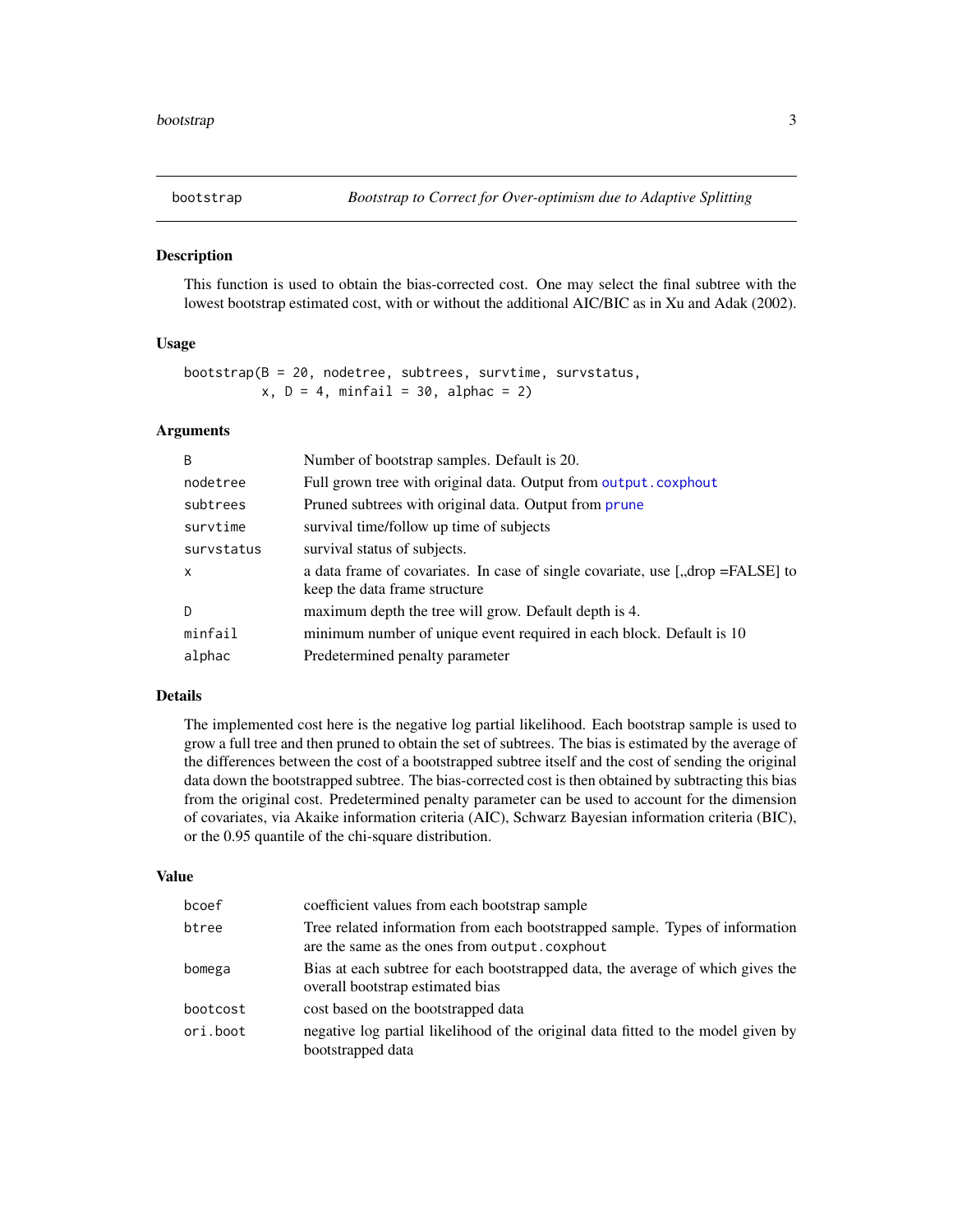#### References

Xu, R. and Adak, S. (2002), Survival Analysis with Time-Varying Regression Effects Using a Tree-Based Approach. Biometrics, 58: 305-315.

#### Examples

```
## Not run:
data('alcohol')
require(survival)
coxtree <- coxph.tree(alcohol[,'time'], alcohol[,'event'],
                       x = \text{alcohol}[, \text{'alc}', \text{ drop} = \text{FALSE}], D = 4nodetree <- output.coxphout(coxtree)
subtrees <- prune(nodetree)
#This function requires output from output.coxphout, prune, and the original data set.
store.mult.cont <- bootstrap(B=20, nodetree, subtrees, alcohol[,'time'],
                                  alcohol[, 'event'], x = alcohol[, 'alc, 'acc', drop = FALSE],D=4,minfail=20, alphac=2)
```
## End(Not run)

```
coxph.tree Function to Grow the Tree Using the Score Statistic
```
#### Description

This funtion finds the optimal cutpoints for the time-varying regression effects and grows the 'full tree' using the score statistic.

#### Usage

```
coxph.tree(survtime, survstatus, x, D = 3, method = "breslow", minfail = 10,
            iter.max = 20, eps = 1e-06, type = 'mod')
```
#### Arguments

| survtime     | survival time/ follow up time of subjects                                                                            |
|--------------|----------------------------------------------------------------------------------------------------------------------|
| survstatus   | survival status of subjects. 0 for censored and 1 for event                                                          |
| $\mathsf{x}$ | a data frame of covariates. In case of single covariate, use $[ , ,$ drop = $F]$ to keep<br>the data frame structure |
| D.           | maximum depth the tree will grow. Default depth is 3.                                                                |
| method       | argument for coxph function. Default is 'breslow'. See coxph for more details.                                       |
| minfail      | minimum number of unique events required in each block. Default is 10                                                |

<span id="page-3-0"></span>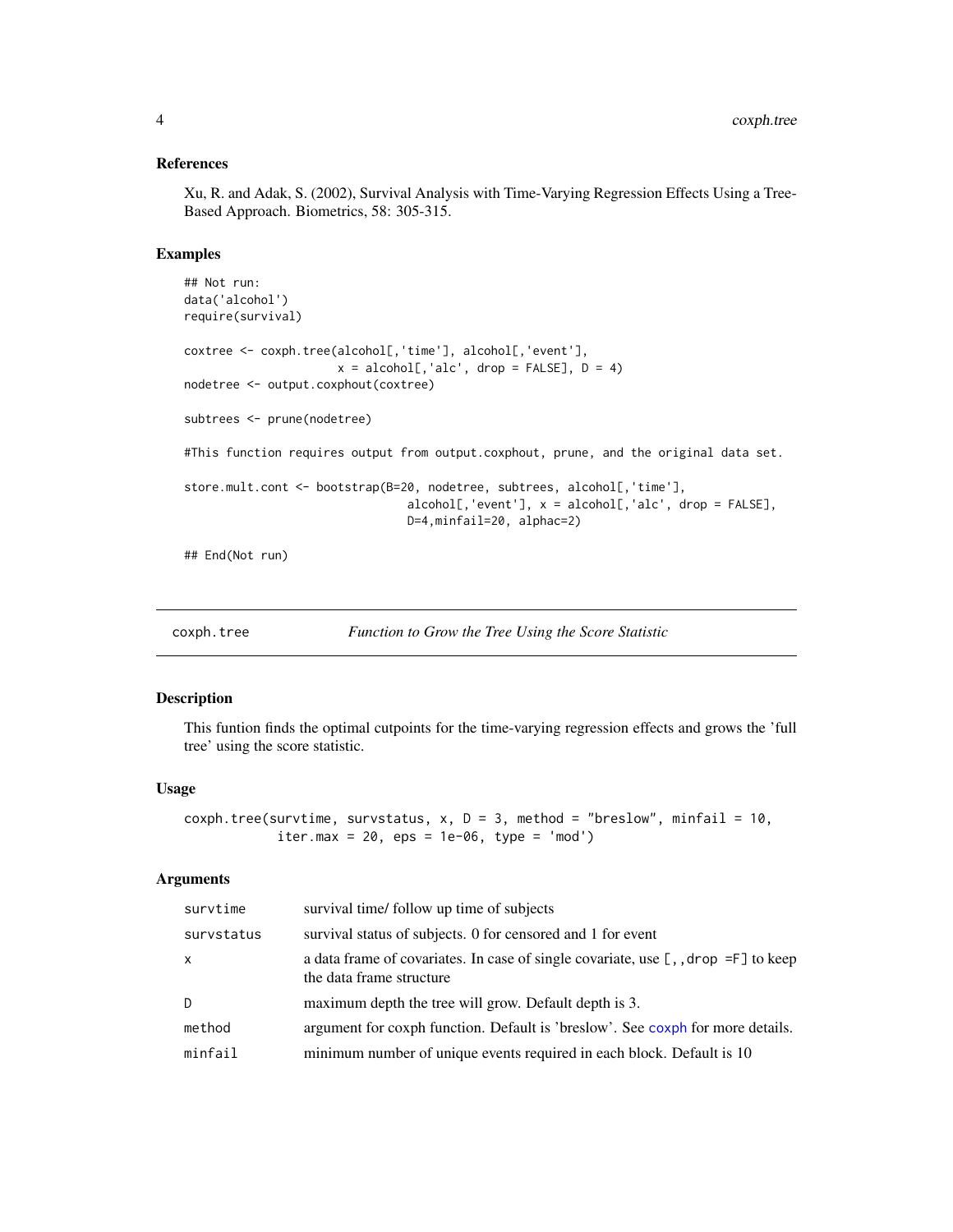# <span id="page-4-0"></span>coxph.tree 5

| iter.max | the maximum number of iteration in coxph; default is 20. See coxph for more<br>details.                                                                                                                                                     |
|----------|---------------------------------------------------------------------------------------------------------------------------------------------------------------------------------------------------------------------------------------------|
| eps      | argument for coxph function; default is 0.000001. See coxph for more details.                                                                                                                                                               |
| type     | method to calculate the score statistic. Two options are available: 'mod' for the<br>modified score statistic and 'ori' for the original score statistic. Default value is<br>'mod.' Modified score statistic is used in the bootstrap part |

# Details

coxph.tree takes in survival time, survival status, and covariates to grow the full tree. It follows one of the stopping rules: 1) when the pre-specified depth is reached, or 2) the number of events in a node is less than a prespecified number, or 3) the maximized score statistic is less than a default value (0.0001).

Currently, data need to be arranged in descending order of time and with no missing.

#### Value

coxph.tree returns an object of class 'coxphtree.'

The function [output.coxphout](#page-10-1) is used to obtain and print a summary of the result.

An object of class 'coxphtree' is a list containing the following components:

| D         | Depth value specified in the argument                                                                            |
|-----------|------------------------------------------------------------------------------------------------------------------|
| coef      | coefficient values of predictors. First number represents depth and second num-<br>ber represents block number   |
| lkl       | Likelihood ratio value of each node                                                                              |
| breakpt   | Starting point of each node. Starting point of node at Depth= 0 to maximum<br>Depth = $D+1$ is shown.            |
| ntree     | Number of cases in each node                                                                                     |
| nevent    | Number of events in each node                                                                                    |
| nblocks   | Number of blocks in each depth                                                                                   |
| nodes     | Indicator that indicates whether the block was eligible for further split                                        |
| nodetree  | A table with depth, block, node, left right, maximum score, start time, end time,<br># of cases, and # of events |
| scoretest | Maximum score at each block                                                                                      |
| xnames    | Name of predictors                                                                                               |
| failtime  | The time when events occurred without duplicates                                                                 |
| summary   | coxph output of each block                                                                                       |
| pvalue    | p-value to test validity of a change point against none                                                          |

# References

Xu, R. and Adak, S. (2002), Survival Analysis with Time-Varying Regression Effects Using a Tree-Based Approach. Biometrics, 58: 305-315.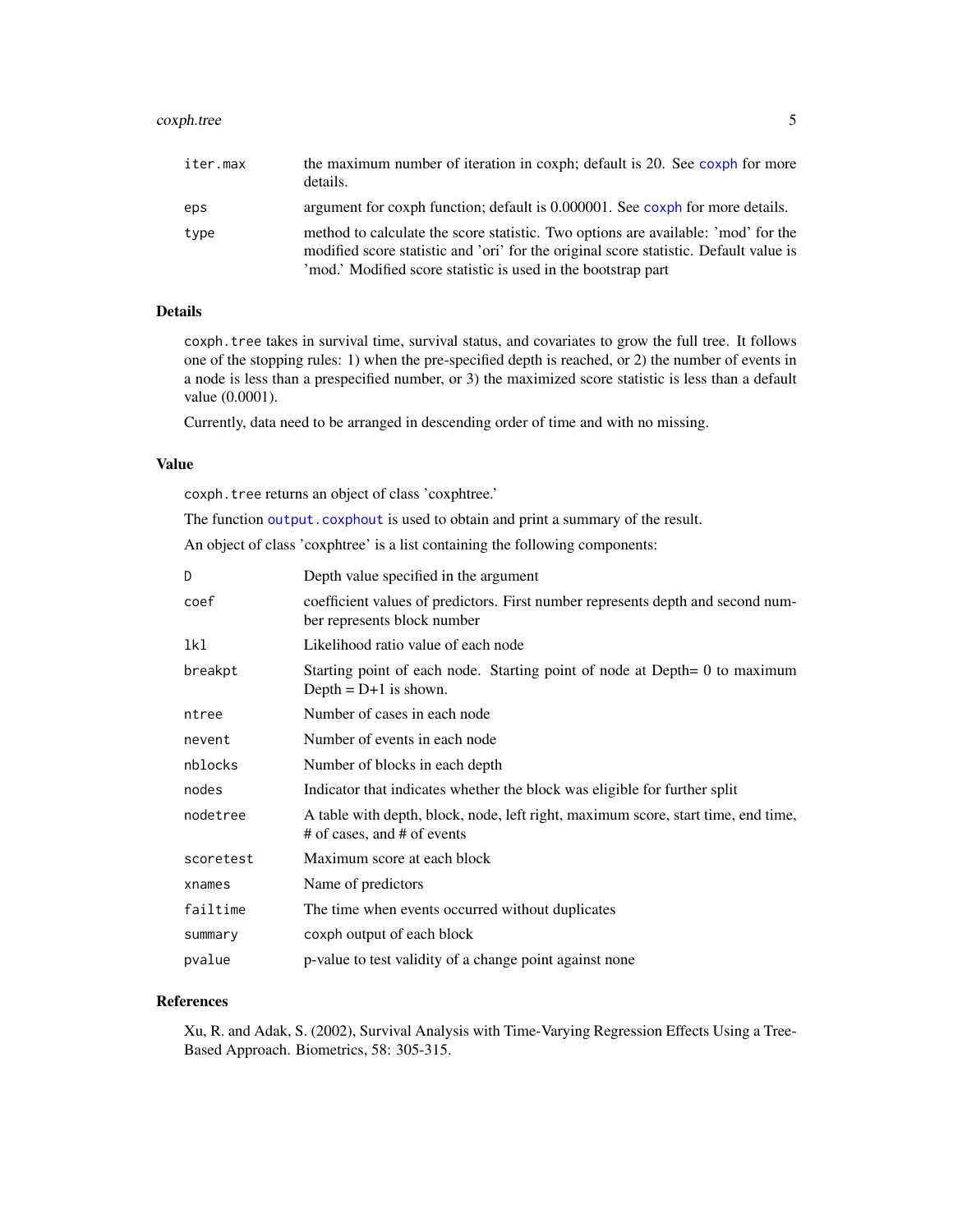# Examples

```
##Call in alcohol data set
data('alcohol')
require(survival)
coxtree <- coxph.tree(alcohol[,'time'], alcohol[,'event'],
                         x = \text{alcohol}[, \text{'alc}', \text{ drop} = \text{FALSE}], D = 4nodetree <- output.coxphout(coxtree)
subtrees <- prune(nodetree)
```
elbow.tree *Finding the Final Tree using the Elbow Method*

# Description

elbow.tree is like final.tree, but instead of using the minimum cost it uses the 'elbow' of the costs. It is similar to the elbow AIC or BIC approaches in the literature.

# Usage

```
elbow.tree(nodetree=nodetree, subtrees=subtrees, omega, alphac=2)
```
# Arguments

| nodetree | Fully grown tree from the original data. Output from output, coxphout                                                 |
|----------|-----------------------------------------------------------------------------------------------------------------------|
| subtrees | Pruned subtrees from the original data. Output from prune                                                             |
| omega    | Bias (i.e. third index of the output) from bootstrap. Look at the value section<br>of bootstrap for more information. |
| alphac   | Predetermined penalty parameter                                                                                       |

#### Details

One can take the output (table) generated by this function and plot the (penalized) bias-corrected cost of each subtrees, then (visually) identify the 'elbow' as the selected subtree.

#### Value

| subtree | output from prune with an additional column 'cost' that contains bootstrap es-<br>timate of each subtree |
|---------|----------------------------------------------------------------------------------------------------------|
| cost.p  | This column contains the (penalized) bias-corrected cost of each subtree                                 |

<span id="page-5-0"></span>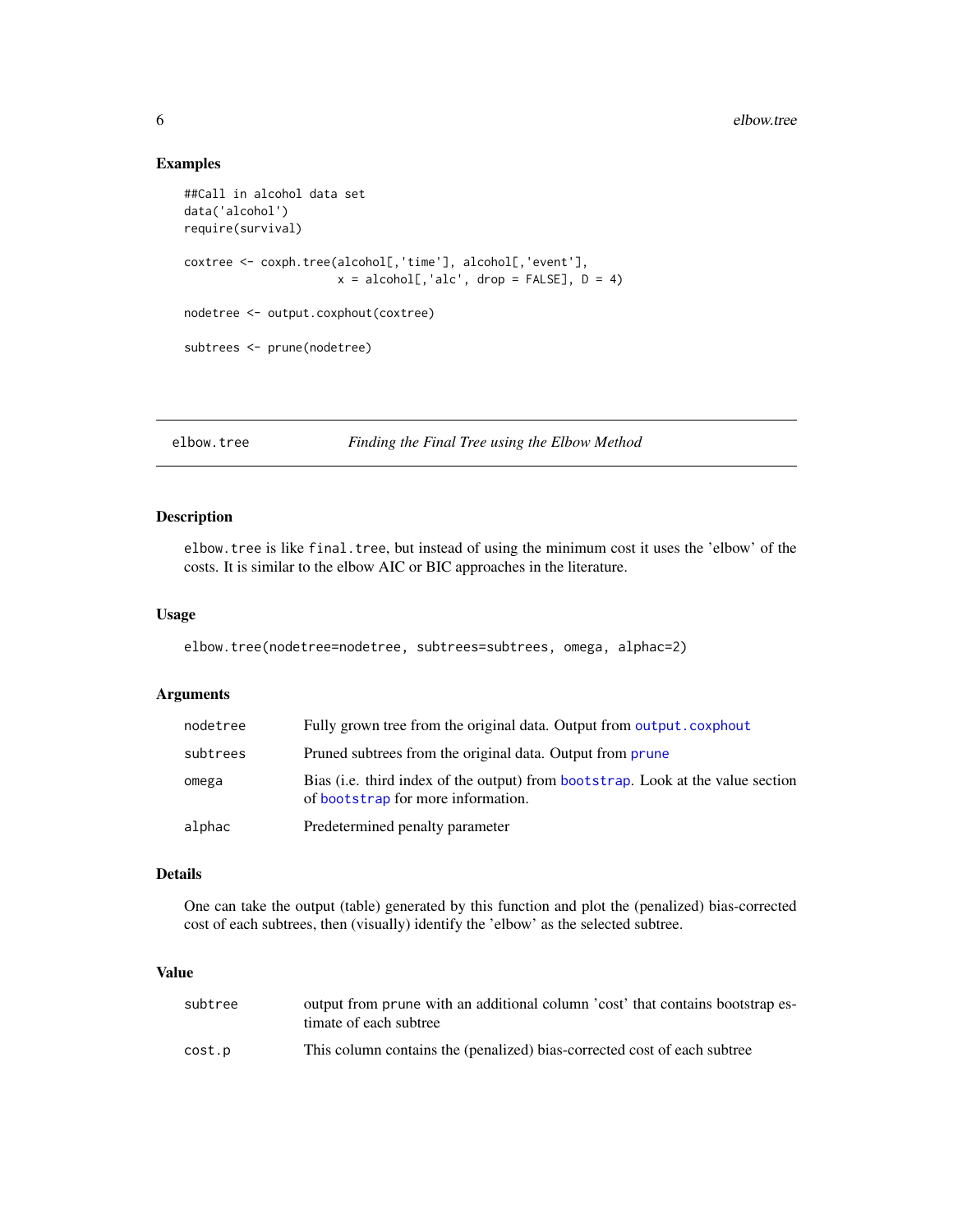#### <span id="page-6-0"></span>final.tree 7

# Examples

```
## Not run:
data('alcohol')
require(survival)
coxtree <- coxph.tree(alcohol[,'time'], alcohol[,'event'],
                        x = \text{alcohol}[, \text{'alc}', \text{ drop} = \text{FALSE}], D = 4nodetree <- output.coxphout(coxtree)
subtrees <- prune(nodetree)
store.mult.cont <- bootstrap(B=20, nodetree, subtrees, alcohol[,'time'],
                                   alcohol[, 'event'], x = alcohol[, 'alc', drop = FALSE],D=4,minfail=20, alphac=2)
Balph \leq -0.5 \times 2 \times \log(nrow(alcohol))elbow.tree <- elbow.tree(nodetree, subtrees, store.mult.cont[[3]], alphac= Balph)
## End(Not run)
```
final.tree *Finding the Final Tree After Bootstrap*

# Description

final.tree uses bias-corrected costs obtained from bootstrap function and the predetermined penalty parameter to find the optimal tree from the set of subtrees.

# Usage

final.tree(nodetree=nodetree, subtrees=subtrees, omega, alphac=2)

#### Arguments

| nodetree | Fully grown tree from the original data. Output from output.coxphout                                                  |
|----------|-----------------------------------------------------------------------------------------------------------------------|
| subtrees | Pruned subtrees from the original data. Output from prune                                                             |
| omega    | Bias (i.e. third index of the output) from bootstrap. Look at the value section<br>of bootstrap for more information. |
| alphac   | Predetermined penalty parameter                                                                                       |

# Details

final.tree is part of the [bootstrap](#page-2-1) function but can be used to try different penalty parameters without re-running bootstrap.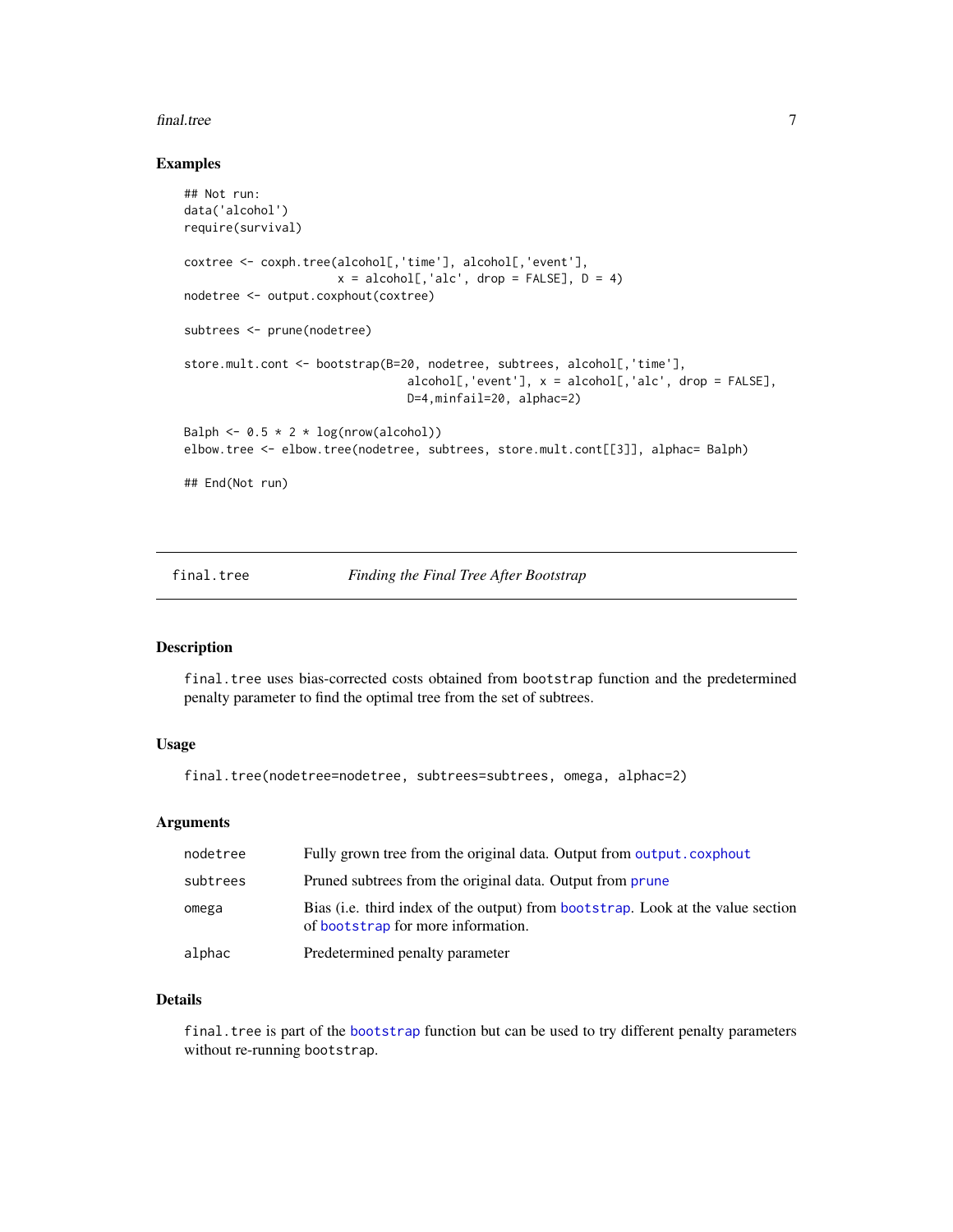<span id="page-7-0"></span>8 mat.tvbeta material control of the state of the state of the state of the state of the state of the state of the state of the state of the state of the state of the state of the state of the state of the state of the sta

### Value

| subtree | output from prune with an additional column 'cost' that contains bootstrap es-<br>timate of each subtree |
|---------|----------------------------------------------------------------------------------------------------------|
| final   | A tree with lowest cost value after applying predetermined penalty                                       |

# References

Xu, R. and Adak, S. (2002), Survival Analysis with Time-Varying Regression Effects Using a Tree-Based Approach. Biometrics, 58: 305-315.

#### Examples

```
## Not run:
data('alcohol')
require(survival)
coxtree <- coxph.tree(alcohol[,'time'], alcohol[,'event'],
                       x = \text{alcohol}[, \text{'alc}', \text{ drop} = \text{FALSE}], D = 4nodetree <- output.coxphout(coxtree)
subtrees <- prune(nodetree)
store.mult.cont <- bootstrap(B=20, nodetree, subtrees, alcohol[,'time'],
                                  alcohol[,'event'], x = alcohol[,'alc', drop = FALSE],
                                  D=4,minfail=20, alphac=2)
Balph \leq 0.5 \times 2 \times \log(nrow(alcohol))final.tree <- final.tree(nodetree, subtrees, store.mult.cont[[3]], alphac= Balph)
## End(Not run)
```
mat.tvbeta *Beta coefficient estimate at each time point*

#### Description

Function that ouputs beta coefficient estimate of each covariate at each observation time point for a given tree, which can be used to plot the time-varying coefficients.

# Usage

```
mat.tvbeta(indx, fulltree, subtrees = NULL, survtime, survstatus, x)
```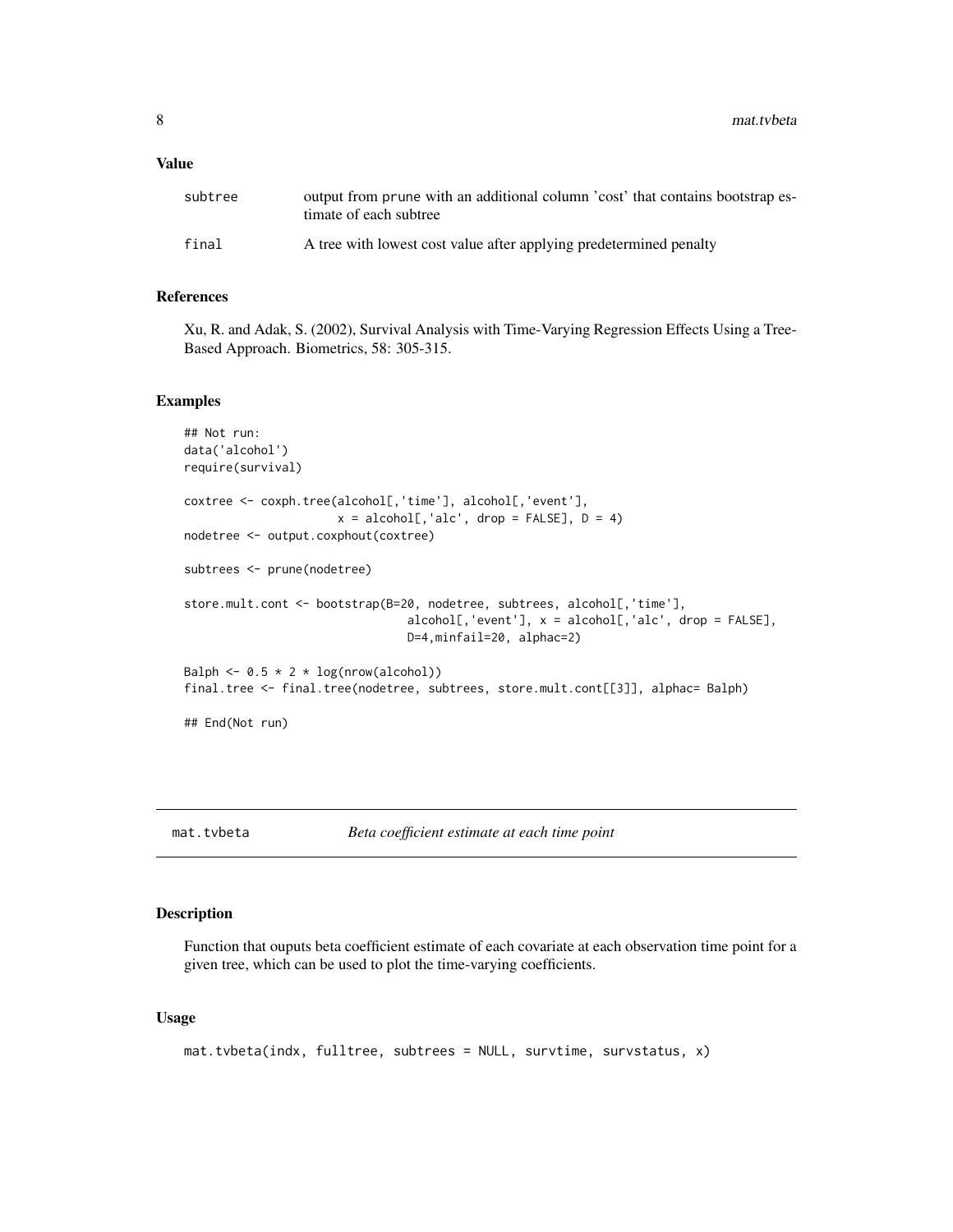#### mat.tvbeta 9

#### **Arguments**

| indx         | Index number of a subtree that needs to be analyzed                                                                             |
|--------------|---------------------------------------------------------------------------------------------------------------------------------|
| fulltree     | output of output.coxphout.                                                                                                      |
| subtrees     | (Optional) output of prune.                                                                                                     |
| survtime     | survival time/ follow up time of subjects                                                                                       |
| survstatus   | survival status of subjects. 0 for alive and 1 for dead                                                                         |
| $\mathsf{x}$ | a data frame of covariates. In case of single covariate, use $\langle \cdot, \cdot \rangle$ to keep<br>the data frame structure |

# Value

For each predictor, mat.tvbeta gives the coefficient values at each observation time for a given subtree. The function outputs a matrix that can be used to plot the time-varying coefficient estimates over time. The number of rows in the matrix is the # of observations and the number of columns is the product of the # of covariates and the # of specified subtrees.

#### References

Xu, R. and Adak, S. (2002), Survival Analysis with Time-Varying Regression Effects Using a Tree-Based Approach. Biometrics, 58: 305-315.

#### Examples

```
#This function requires output from output.coxphout, prune, and the original data set.
data('alcohol')
require(survival)
coxtree <- coxph.tree(alcohol[,'time'], alcohol[,'event'],
                       x = \text{alcohol}[, \text{'alc}', \text{ drop} = \text{FALSE}], D = 4)nodetree <- output.coxphout(coxtree)
subtrees <- prune(nodetree)
#creating matrix of beta coefficients at each event time point for all subtrees
k <- nrow(subtrees)
for (l in 1:k) {
    print(paste("Tree #",l))
    coeftmp <- mat.tvbeta(l,nodetree,subtrees,alcohol[,'time'], alcohol[,'event'],
                       x = data. frame(model.matrix(~alc, data=alcohol)[,-c(1), drop = FALSE]))
    if (1 == 1) coef \le coeftmp
    if (1 > 1) coef \le cbind(coef, coeftmp)
  }
```
##Creating plot of all subtrees for each predictor:

```
p <- ncol(coef)/k #Number of variables
x = data. frame(model.matrix(~alc, data=alcohol)[,-c(1), drop = FALSE])
xnames \leq xname(x)
```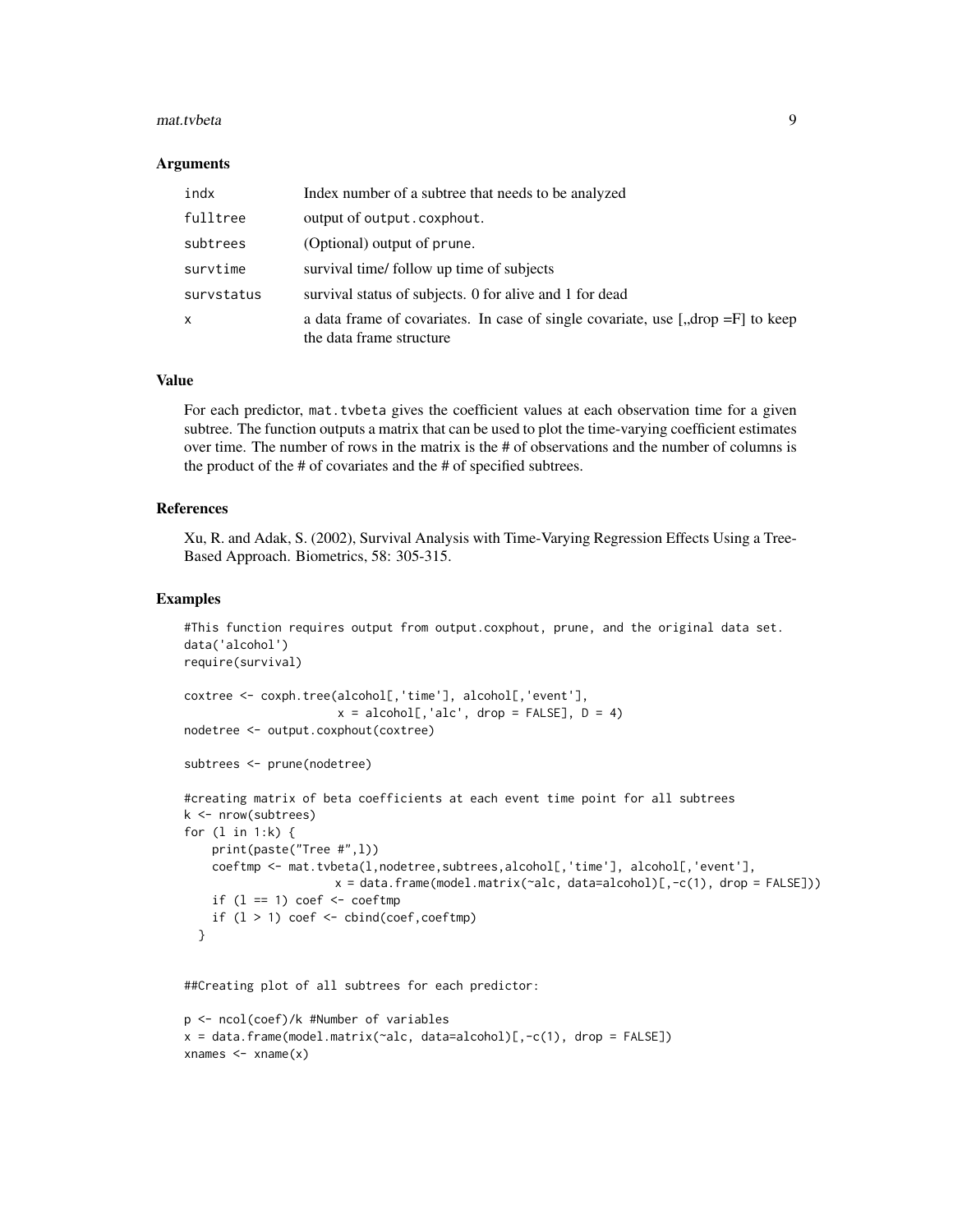```
xnames <- c('Alcohol 1', 'Alcohol 4')
#Subsetting data
coefnew <- data.frame(coef)
survtime <- alcohol[,'time']
#Setting desired depth (All the subtrees)
kk <- nrow(subtrees)
for (j in 1:p) {
 matplot(survtime,coefnew[,seq(from=j,to=kk*p,by=p)],type="l",lty=1:kk,col= (1:kk)+1
          ,xlab="Survival Time",ylab=" ")
 title(main=paste('all:', xnames[j]))
 legend('bottomleft', legend = paste('tree number', 1:kk), lty=1:kk,col= (1:kk)+1)
 }
##Creating a plot showing changes in coefficient of two predictors in full tree
#creating matrix of beta coefficients at each event time point for full tree
coeftmp <- mat.tvbeta(1,nodetree,subtrees,alcohol[,'time'], alcohol[,'event'],
                  x = data. frame(model.matrix(~alc, data=alcohol)[,-c(1), drop = FALSE]))
coefnew <- coeftmp
matplot(survtime,coefnew,type="l",lty=1:2,col= (1:2)+1,xlab="Survival Time",ylab="")
legend('bottomleft', legend = c("Alcohol 1", "Alcohol 4"), lty=1:2,col= (1:2)+1)
```
optimal.cutpoint *Function to Find the First Cutpoint and its P Value*

#### Description

This function finds the first optimal cutpoint for the time-varying regression effects based on the maximized score statistics and calculates p-value based on a formula from Davies (1987) and O'Quigley and Pessione (1991). This is for depth 1 only.

#### Usage

```
optimal.cutpoint(survtime, survstatus, x, method = "breslow", acpf = 10,
            iter.max = 20, eps = 1e-06)
```
#### Arguments

| survtime     | survival time/ follow up time of subjects                                                                                                                                 |
|--------------|---------------------------------------------------------------------------------------------------------------------------------------------------------------------------|
| survstatus   | survival status of subjects. 0 for censored and 1 for an event                                                                                                            |
| $\mathsf{x}$ | a data frame of covariates. In case of a single covariate, use $[ , ]$ , drop =F $]$ to<br>keep the data frame structure                                                  |
| method       | argument for coxph function. Default is 'breslow'. See coxph for more details.                                                                                            |
| acpf         | The search for the optimal cutpoint starts from the $((acpf/2)+1)$ th event until the<br>$(k - (acpf/2))$ th event, where k is the total number of events. Default is 10. |
| iter.max     | the maximum number of iteration in coxph; default is 20. See coxph for more<br>details.                                                                                   |
| eps          | argument for coxph function; default is 0.000001. See coxph for more details.                                                                                             |

<span id="page-9-0"></span>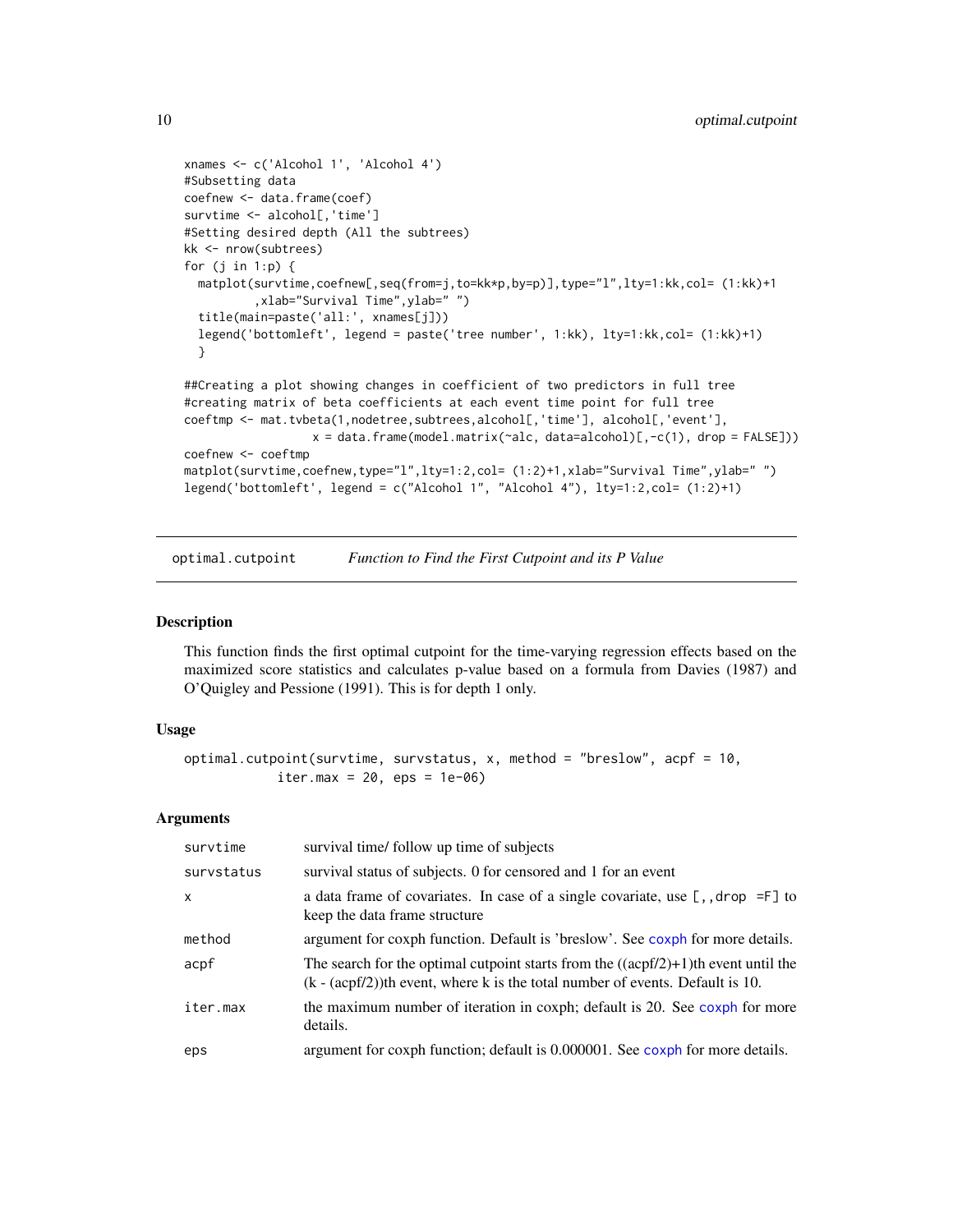# <span id="page-10-0"></span>output.coxphout 11

### Details

optimal.cutpoint takes in survival time, survival status, and covariates to find the first optimal cutpoint.

Currently, data need to be arranged in descending order of time and with no missing.

### Value

optimal.cutpoint returns the following information:

| breakpt   | optimal cutpoint                                                                                                                  |
|-----------|-----------------------------------------------------------------------------------------------------------------------------------|
| scoretest | Maximum score associated with the optimal cut point                                                                               |
| summary   | 3 output from coxph fitted with 1) entire data, 2) data before the optimal cut-<br>point, and 3) data after the optimal cutpoint. |
| pvalue    | p-value to test the existance of a change point against none                                                                      |

# References

Davies, R. (1987). Hypothesis Testing when a Nuisance Parameter is Present Only Under the Alternatives. Biometrika, 74(1), 33-43.

O'Quigley, J., and Pessione, F. (1991). The Problem of a Covariate-Time Qualitative Interaction in a Survival Study. Biometrics, 47(1), 101-115.

# Examples

```
##Call in alcohol data set
data('alcohol')
require(survival)
coxtree <- optimal.cutpoint(alcohol[,'time'], alcohol[,'event'],
                          x = \text{alcohol}[, \text{'alc}', \text{ drop} = \text{FALSE}]\
```
<span id="page-10-1"></span>output.coxphout *Summary of coxph.tree output*

#### Description

This funtion organizes coxph.tree output into a format that can be used as an input for prune, plot\_coxphtree, and mat.tvbeta.

# Usage

```
output.coxphout(coxout)
```
#### Arguments

coxout output from coxph.tree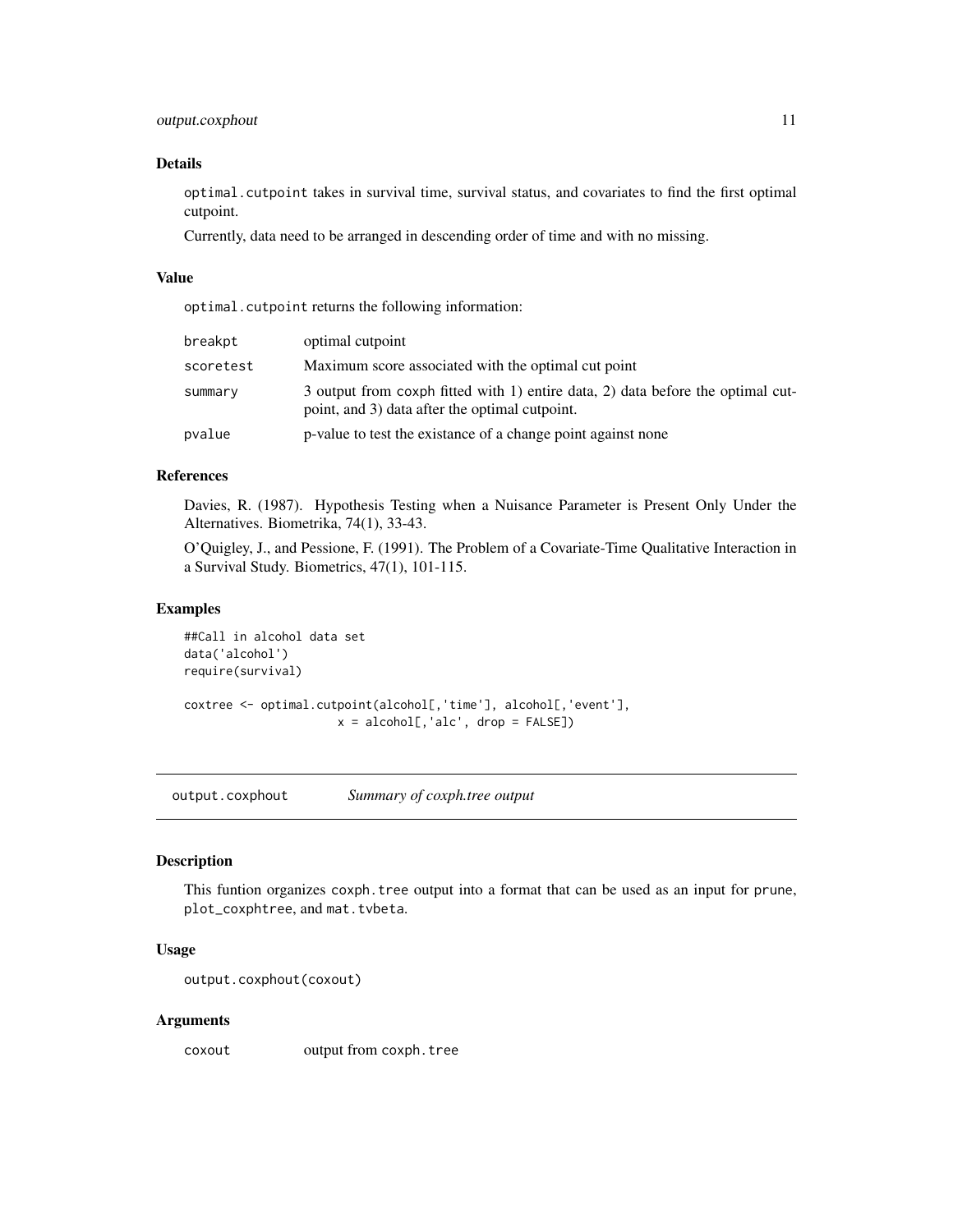# <span id="page-11-0"></span>Value

output.coxphout returns a table with following columns.

| Depth       | Depth value specified in the argument                                  |
|-------------|------------------------------------------------------------------------|
| Block       | Time intervals present at each depth                                   |
| Node        | Unique number assigned to each block                                   |
| Left        | Node of a block that was divided into the left side in the next depth  |
| Right       | Node of a block that was divided into the right side in the next depth |
| Score       | Modified score statistic of each node                                  |
| lkl         | Likelihood ratio value of each node                                    |
| Start       | Starting time of the node                                              |
| End         | Ending time of the node                                                |
| # of Cases  | Number of observations in each node                                    |
| # of Events | Number of events in each node                                          |

# References

Xu, R. and Adak, S. (2002), Survival Analysis with Time-Varying Regression Effects Using a Tree-Based Approach. Biometrics, 58: 305-315.

plot\_coxphtree *Plotting of Full Tree and Subtrees*

# Description

This functin uses the full tree and subtrees (optional) to create visual outputs of the tree(s) and segments.

# Usage

plot\_coxphtree(fulltree, subtrees = NULL, mm = 3, start = 0, pdf = FALSE, file.name)

# Arguments

| fulltree  | output of output.coxphout.                                                                                                                                                           |
|-----------|--------------------------------------------------------------------------------------------------------------------------------------------------------------------------------------|
| subtrees  | (Optional) output of prune.                                                                                                                                                          |
| mm        | Number of subtrees plot to be placed in one page. Default is 3                                                                                                                       |
| start     | Sets starting point for segments. Useful if the minimum event time is far away<br>from $0$ .                                                                                         |
| pdf       | Do you want to export the plots in pdf format? Default is FALSE. When set as<br>FALSE, all plots need to be cleared before running this function to avoid 'Plot<br>rendering error.' |
| file.name | Name for the pdf file output.                                                                                                                                                        |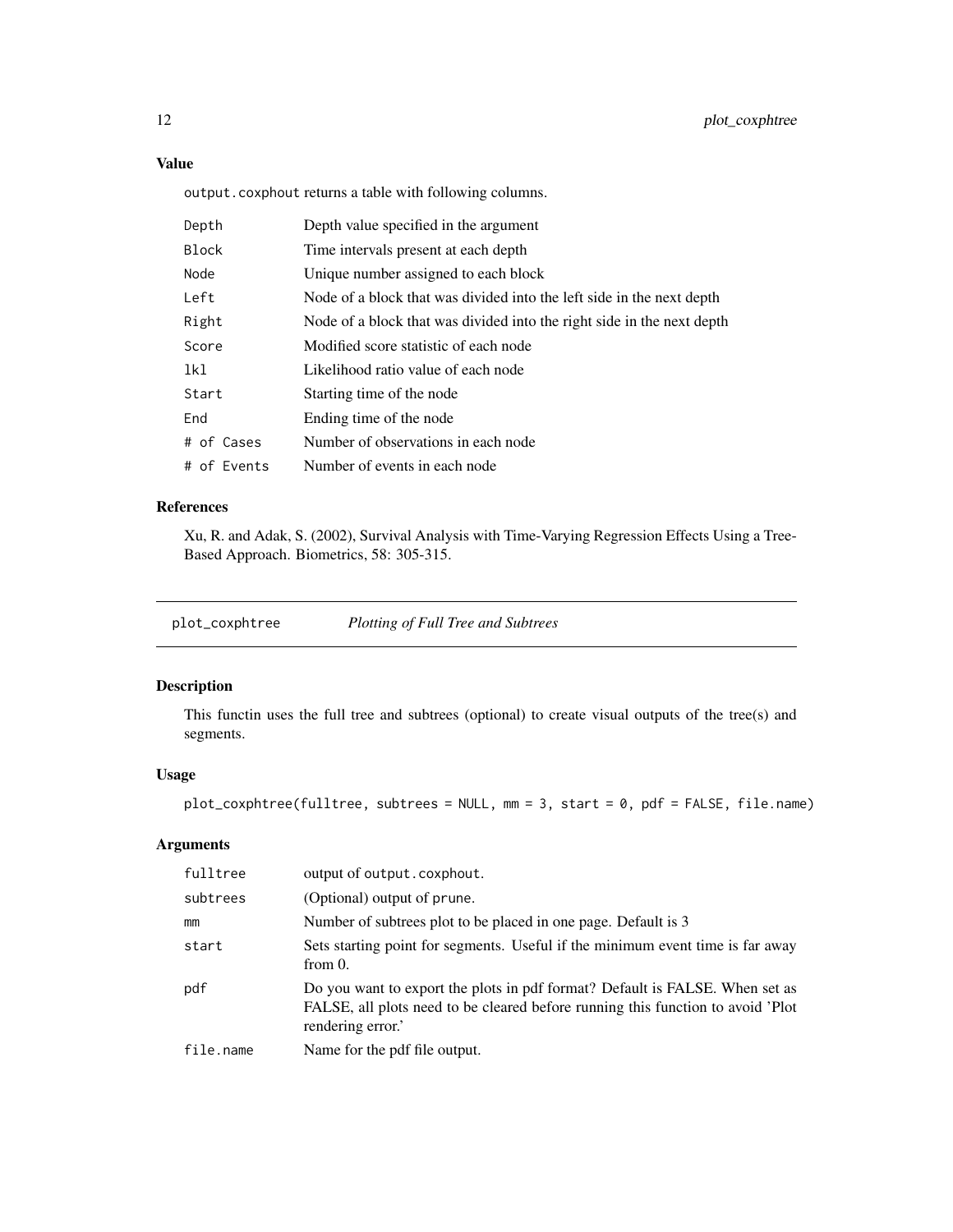#### <span id="page-12-0"></span>prune that the contract of the contract of the contract of the contract of the contract of the contract of the contract of the contract of the contract of the contract of the contract of the contract of the contract of the

# Details

plot\_coxphtree takes an output from output.coxphout and creates treeplot and barplot showing blocks at each depth. If an output from prune is also included in the argument, the function creates treeplot and barplot for each subtree. In the barplot, end nodes are in dark blue color.

# References

Xu, R. and Adak, S. (2002), Survival Analysis with Time-Varying Regression Effects Using a Tree-Based Approach. Biometrics, 58: 305-315.

#### Examples

```
#This function requires output from output.coxphout and prune(optional)
data('alcohol')
require(survival)
coxtree <- coxph.tree(alcohol[,'time'], alcohol[,'event'],
                       x = \text{alcohol}[, \text{'alc}', \text{ drop} = \text{FALSE}], D = 4nodetree <- output.coxphout(coxtree)
subtrees <- prune(nodetree)
plot_coxphtree(nodetree, subtrees, start = 70, pdf = FALSE)
```
<span id="page-12-1"></span>prune *Function to Prune Using the Score Statistic*

#### Description

This function merges over-segmented intervals to create optimally pruned subtrees.

#### Usage

prune(fulltree)

#### Arguments

fulltree output from output.coxphout

# Details

prune uses the CART algorithm and -log (partial likelihood) as cost to find the optimally pruned subtrees.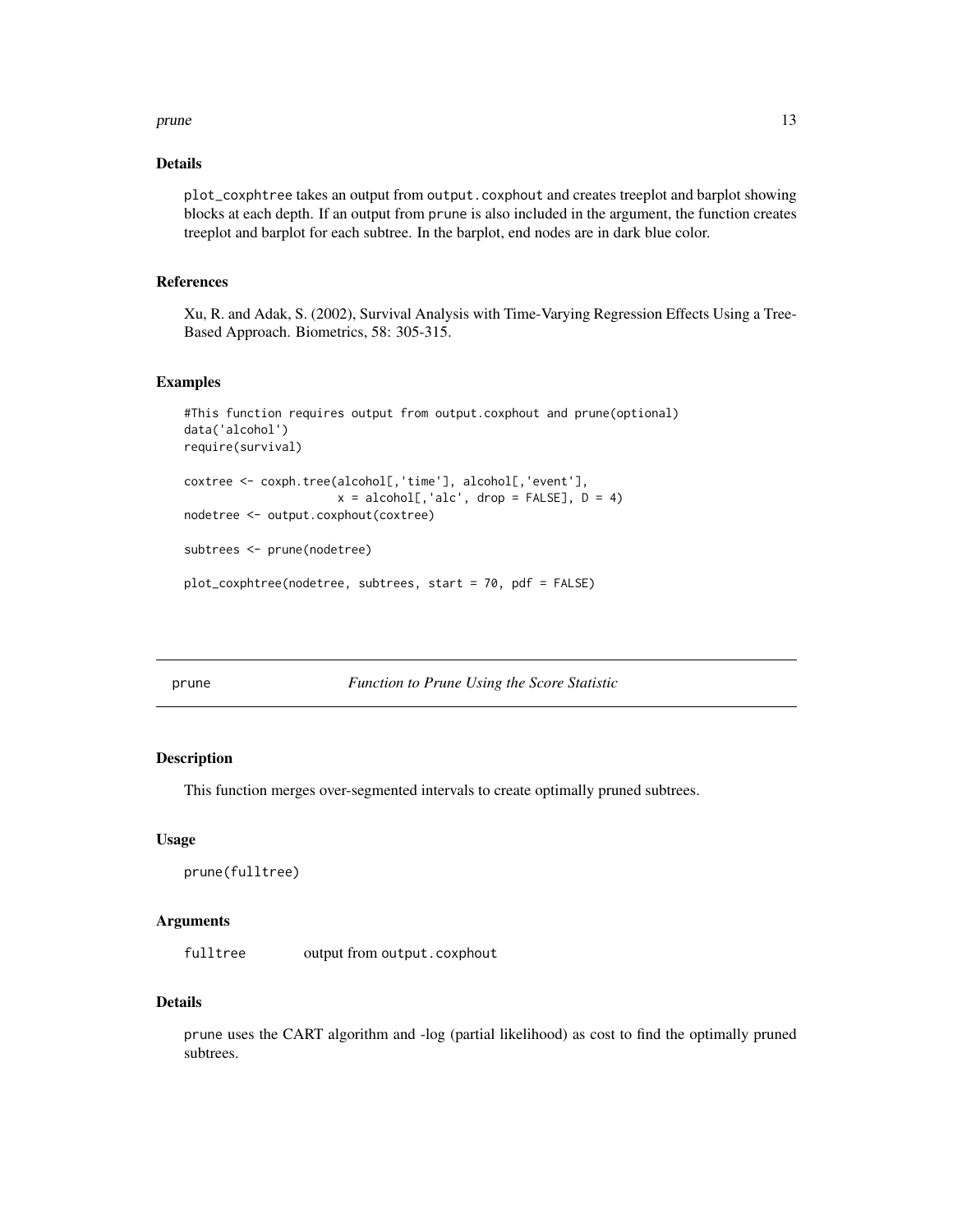# Value

prune returns a matrix with the following columns, where each row is an optimally pruned subtree:

|          | subtrees number 1, 2, etc. Tree $#1$ is the full tree                                   |
|----------|-----------------------------------------------------------------------------------------|
| N[1]     | Number of terminal nodes                                                                |
| alpha    | penalty parameter corresponding to the subtree                                          |
| S[1]     | -log(partial likelihood) of the subtree                                                 |
| pruneoff | Node that was removed from the previous larger subtree to obtain the current<br>subtree |

# References

Xu, R. and Adak, S. (2002), Survival Analysis with Time-Varying Regression Effects Using a Tree-Based Approach. Biometrics, 58: 305-315.

# Examples

```
##Call in alcohol data set
data('alcohol')
require(survival)
coxtree <- coxph.tree(alcohol[,'time'], alcohol[,'event'],
                        x = \text{alcohol}[, \text{'alc}', \text{ drop} = \text{FALSE}], D = 4nodetree <- output.coxphout(coxtree)
subtrees <- prune(nodetree)
```